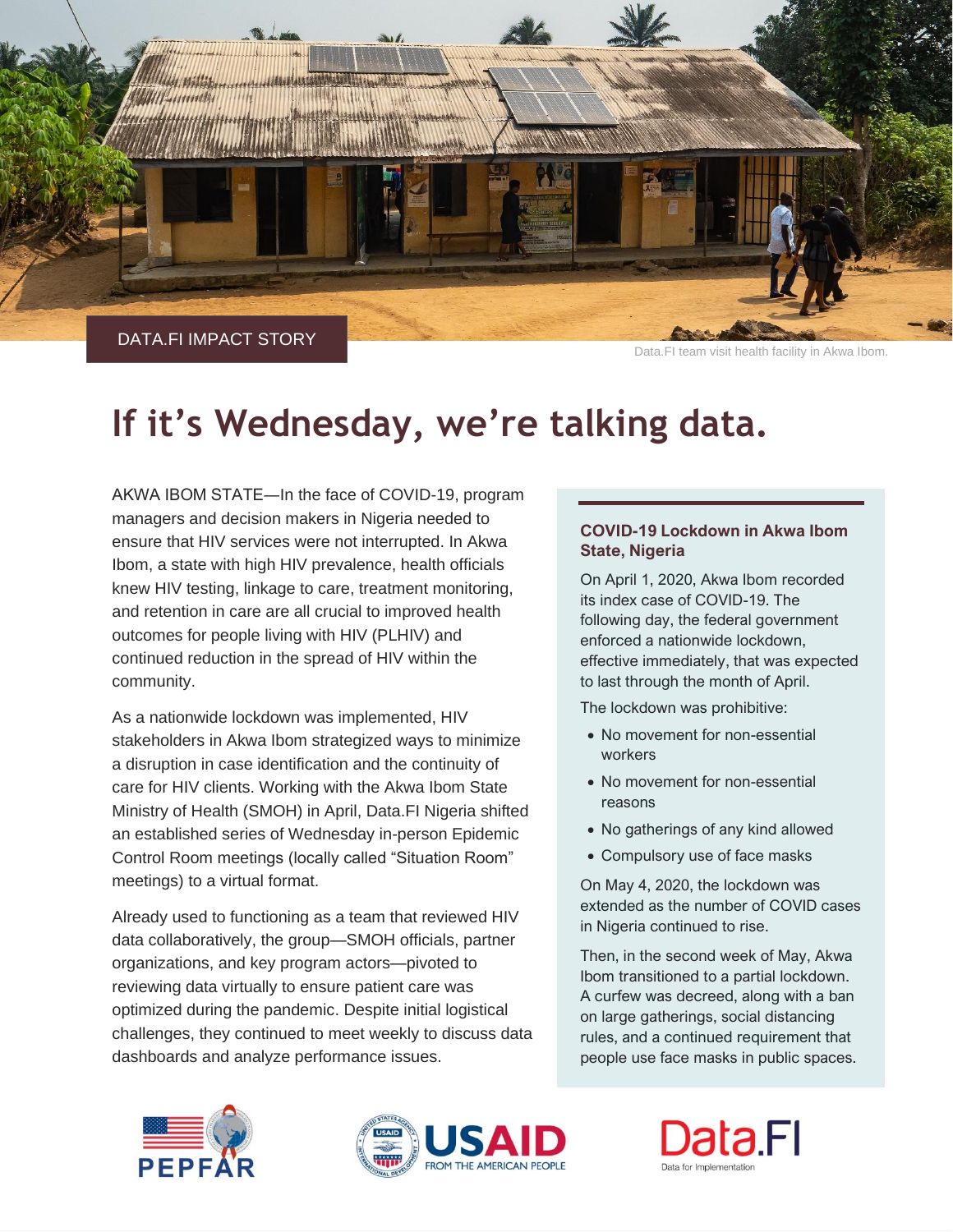

# **Figure 1. Percent contribution of HIV testing by testing modality in Awka Ibom State by month**

# **NAVIGATING SERVICE DELIVERY DURING THE LOCKDOWN**

Their efforts paid off. IPs and the SMOH came up with a set of strategic approaches to support continuity of care and adjust HIV programs in response to the COVID-19 pandemic. These included the following:

## **Focusing HIV testing services (HTS) and case identification**

- The lockdown restricted movement. inhibiting clients from accessing drugs and receiving care at facilities and community volunteers from continuing to conduct drives for HIV testing services (HTS) at the same capacity. A reduction in case finding was unavoidable, so the SMOH and partner organizations prioritized the most at-risk individuals for HTS. Key populations and index case contacts were identified through use of a risk stratification tool to confirmed positive cases. Provider-initiated HIV testing and counseling (PITC) was also prioritized, ensuring that anyone who showed up at the facility received PITC. While the volume of testing was reduced, the more targeted approach to testing increased the testing yield.
- The SMOH ramped up efforts to make it safe to attend health facilities, by continuing to ensure that facility staff were equipped with proper personal protective equipment (PPE) and trained on safety measures. Basic precautions allowed the facilities to continue providing services and referrals to care.

# **Linkage to care**

- To ensure clients were linked to care, IPs continued to work with community teams and PLHIV support groups to provide home- and community-based antiretroviral therapy (ART) services.
- Community teams, equipped with appropriate PPE and official passes to allow them movement, visited clients at home to immediately initiate newly diagnosed clients on ART.
- The state decided to enforce same-day ART initiation for all newly diagnosed with HIV, in line with the World Health Organization's "test and treat" strategy.<sup>1</sup> Clients are linked to treatment in the community, reducing delays that could be experienced with administrative processes at the facility.

<sup>1</sup> World Health Organization. (2015). Guideline on when to start antiretroviral therapy and on pre-exposure prophylaxis for HIV. Retrieved from <https://www.who.int/hiv/pub/guidelines/earlyrelease-arv/en/>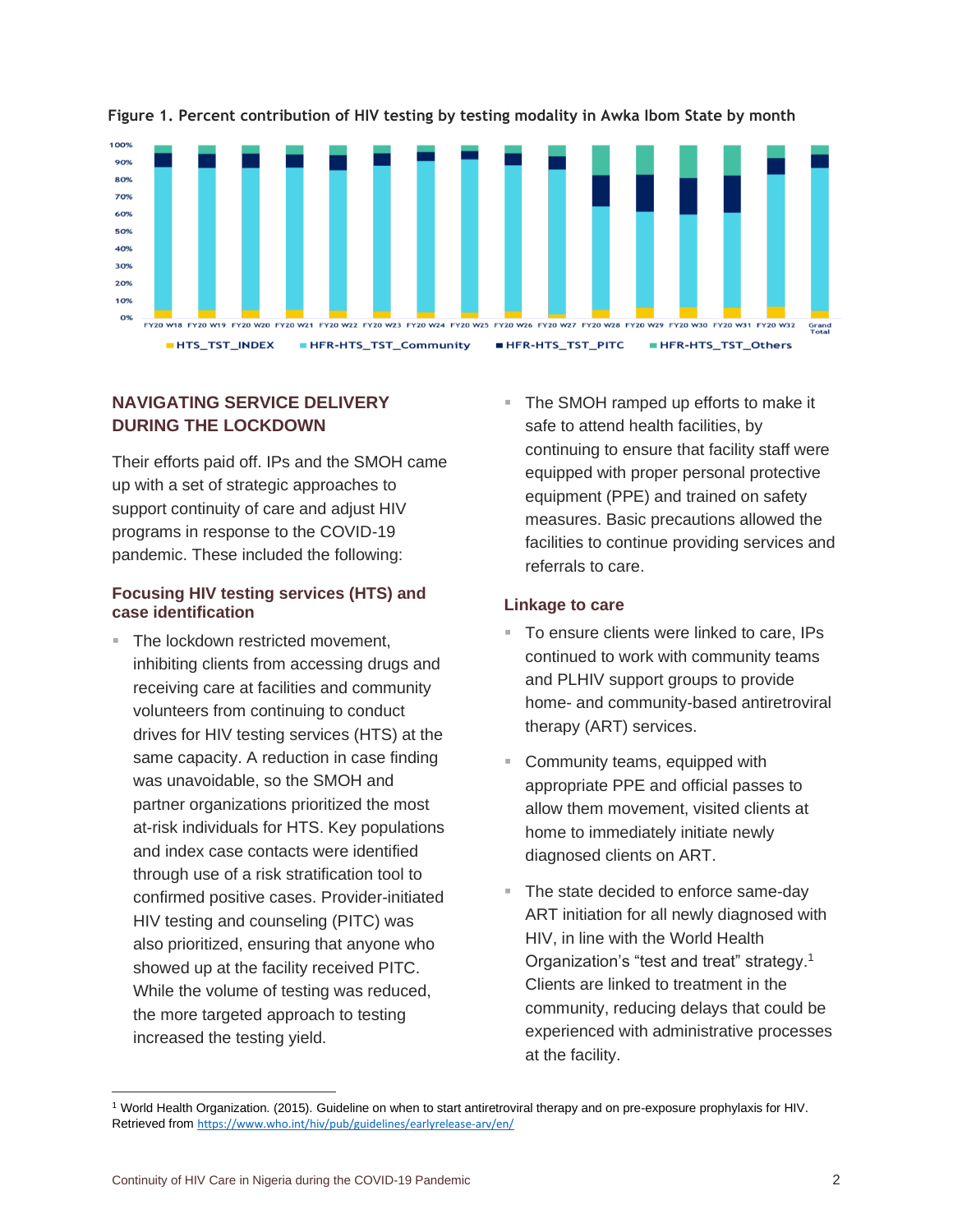#### **Retention in care**

- Partner organizations explored differentiated models of care to ensure that clients would continue to have access to drugs through community distribution and access to adherence support at the community level. These approaches aimed to ensure that as many clients as possible remained on treatment.
- Partner organizations intensified their use of community strategies for drug refills through community ART groups (CAGS), community pharmacies, and multi-month dispensing (MMD)―also known as extended refills. Facility and community treatment teams worked together to ensure the supply of MMD/refills to clients.
- **E** MMD eligibility criteria previously included clients who were stable on treatment―i.e., who were adhering to treatment and had achieved viral suppression. During the lockdown, however, eligibility criteria were revised, and clients were upgraded to different MMD levels (3 months, 6 months, etc.). A "COVID pack" containing a minimum of a three-month drug supply was introduced for clients newly initiated on treatment.
- During the Situation Room meetings, the team decided not to update the criteria for the loss to follow-up (LTFU) indicator, even though the date of the next visit would change with MMD. This was done to encourage pre-emptive tracking of clients,

especially with those newly initiated on ART. Case managers would continue following up with clients on a monthly basis. The team aimed to reduce potential LTFU cases by having facilities and care providers prioritize clients in need of intensified virtual or in-person support (e.g., those with a history of poor adherence, pregnant women, and breastfeeding women living with HIV, etc.).

Partner organizations encouraged community-based organizations and PLHIV networks to reach clients and empower them to provide peer support.

# **Rapid Results Reported and Change in Action**

With these strategies in place, the team continued working to monitor HIV services to clients. Analyzing data from April and May, the team found an increase in the contribution of index-case testing (Figure 1, in yellow) and PITC (in dark blue), suggesting that the more targeted approaches to HTS and case identification (from April 6 to May 3) were paying off. The "others" modality also includes community pharmacies and self-testing.

Data for March 2020 showed an increase in clients' eligibility for MMD (see the dark blue portion of the bars), and a corresponding increase in enrolment for MMD (see Figure 2). This confirms that more clients were enrolled in MMD in line with the COVID lockdown strategies.





Continuity of HIV Care in Nigeria during the COVID-19 Pandemic 3